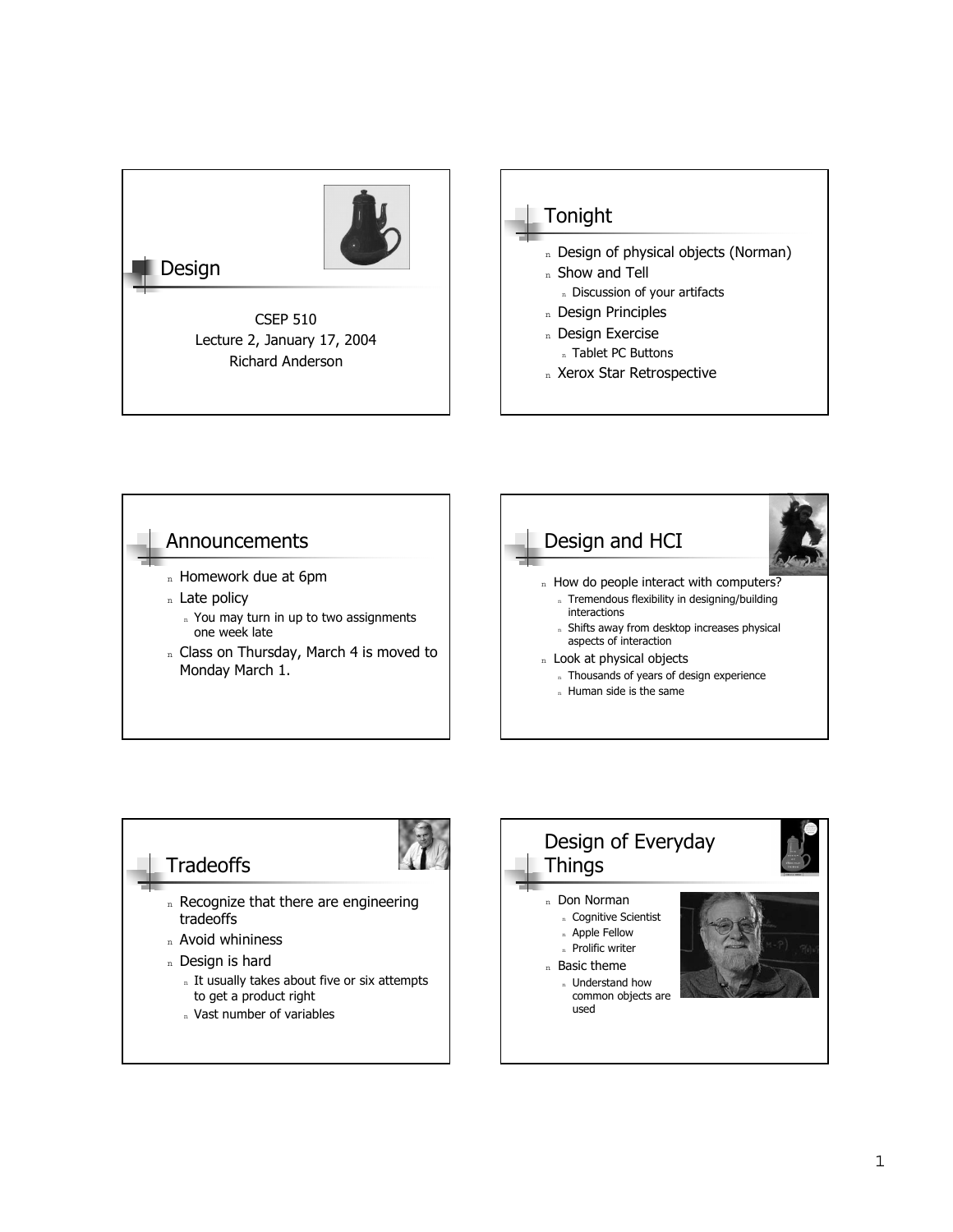







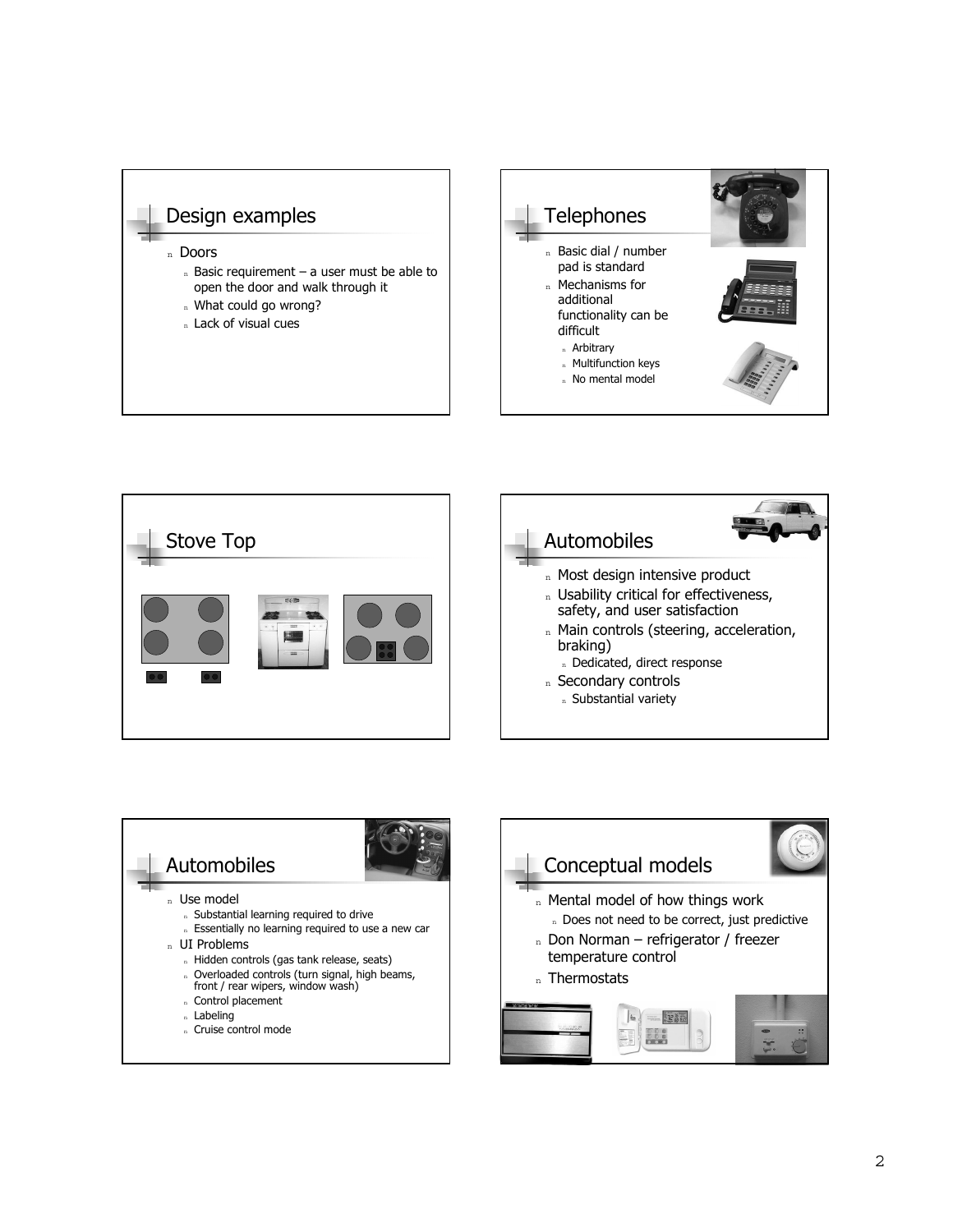# Affordance

- n Perceived and actual properties of an  $object - especially$  the properties that determines how an object is used
	- n A door *affords* going through
	- n A chair *affords* sitting on
	- n Glass *affords* seeing through (or breaking)
- $n$  Doors indication of how to open them
- $n$  Light switches indication of function







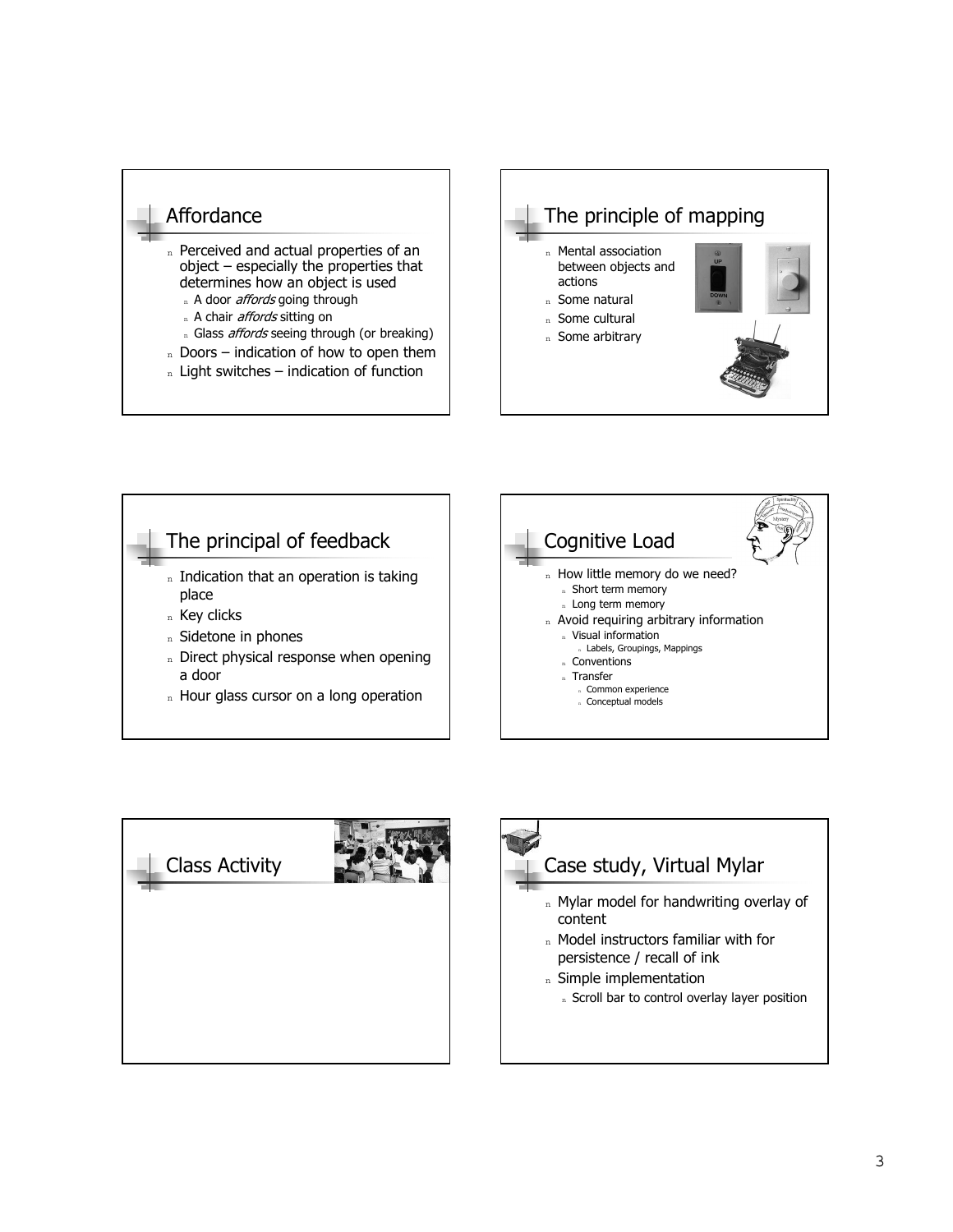







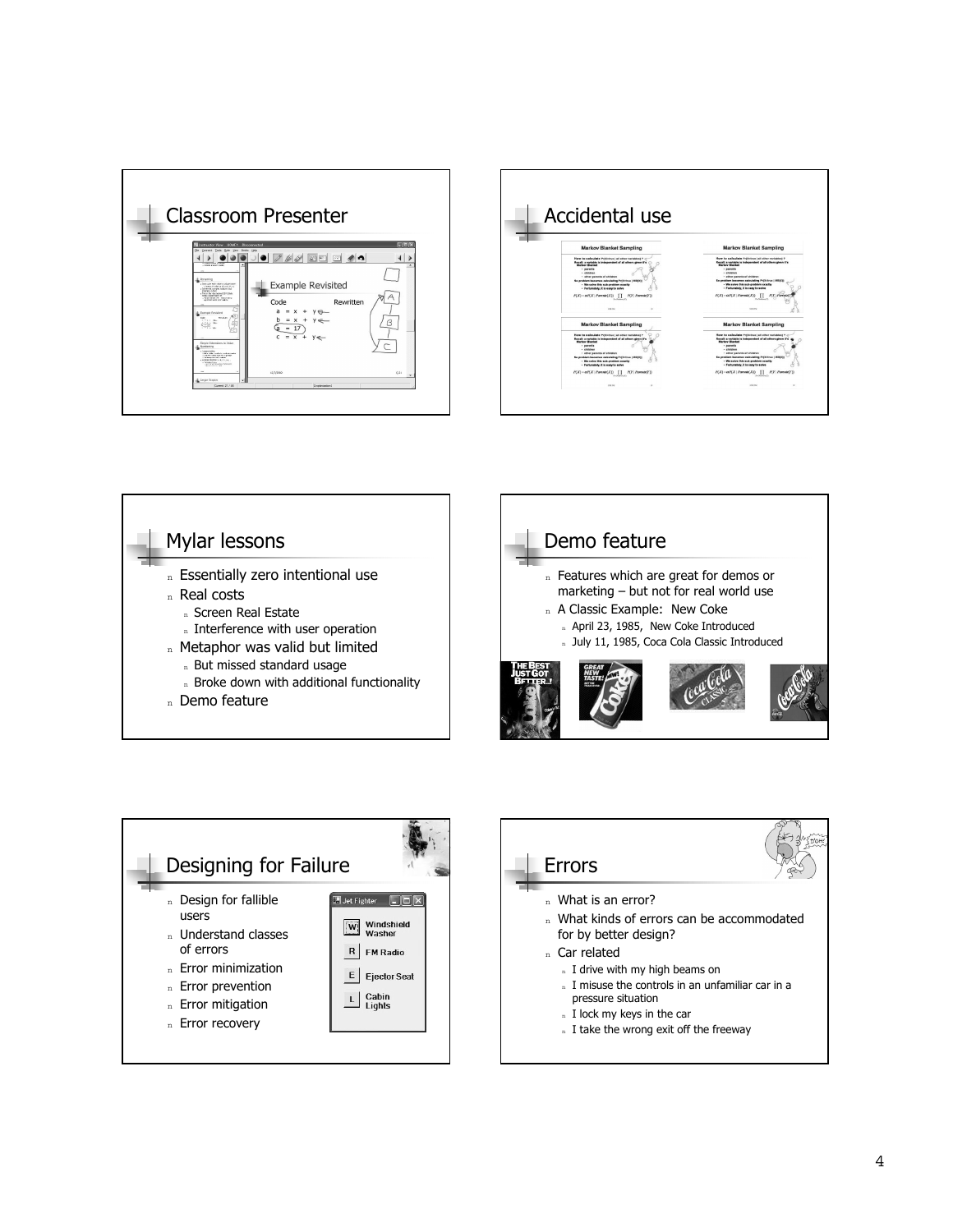# Human Error



- <sup>n</sup> Implicated in 60-80% of Automobile / Aviation accidents
- Major accidents often have multiple causes with human error in operation a significant factor n Three Mile Island
	-
	- n Emergency light covered by maintenance tag<br>n Lights suggested an open valve was shut
	- <sup>n</sup> Operators faced with 100 alarms within 10 seconds of the first one
	- <sup>n</sup> Computer printer registering alarms was two and a half hours behind alarms









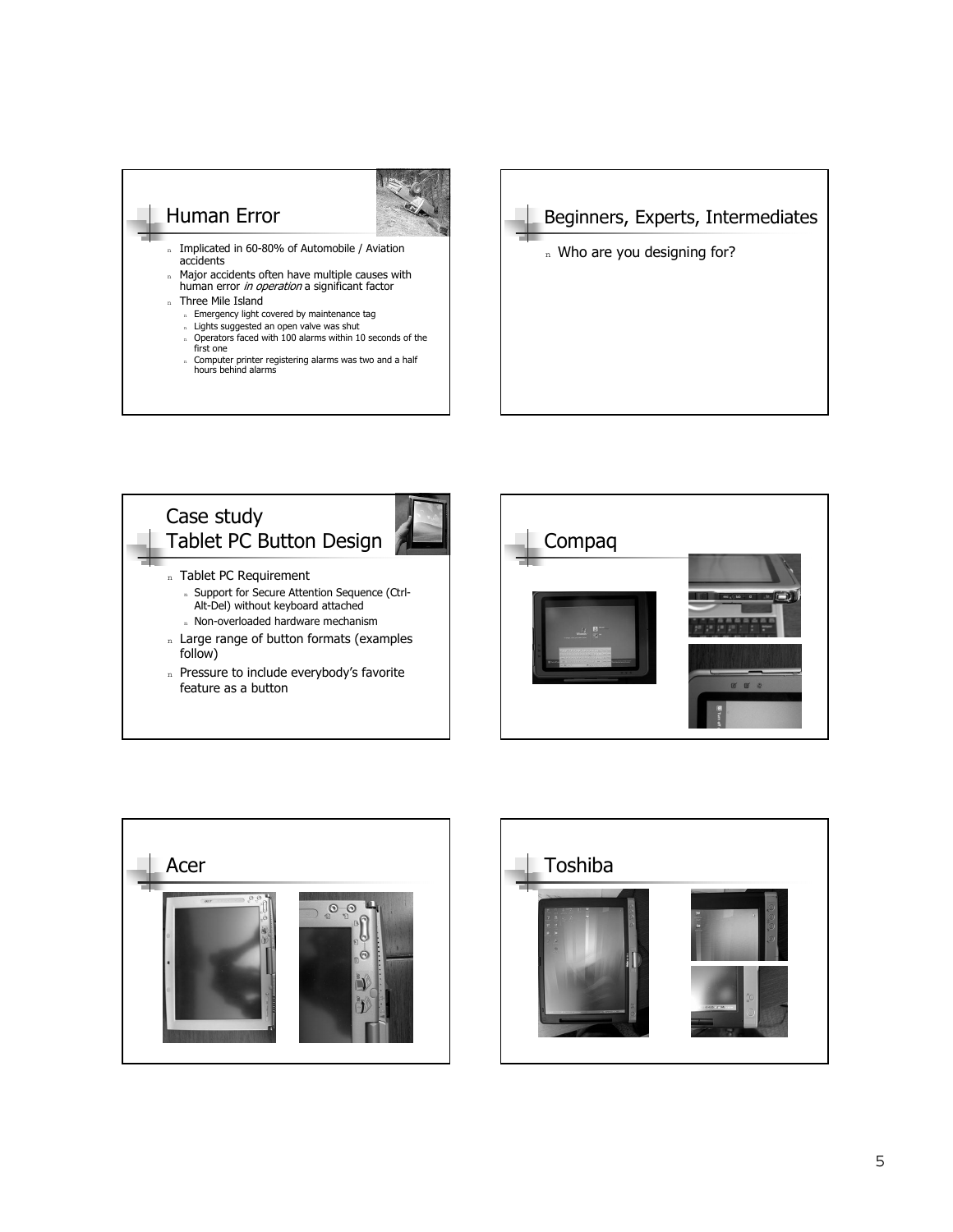







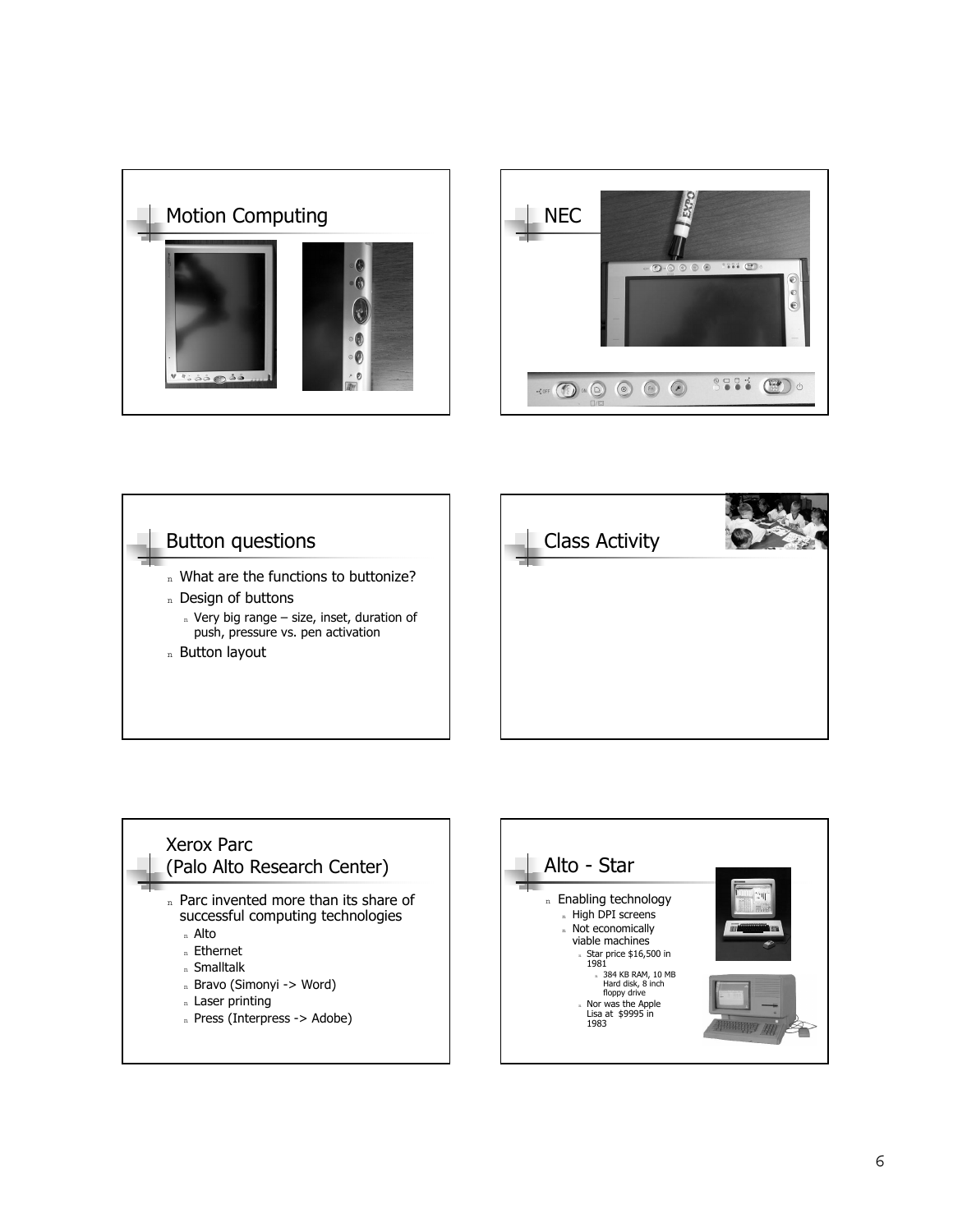### Xerox Star

- n Document Centered Computing
- <sup>n</sup> Desktop Metaphor
- n Direct manipulation
- <sup>n</sup> Modeless

## Document centered computing n Other types of computing n Developer Centered Computing "Star, in contrast, assumes that the primary use of the system is to create and maintain documents. The document editor is thus the primary application. All other applications exist mainly to provide or manipulate information whose ultimate destination is the document."

- n Computation Centered Computing
- Desktop Metaphor n Documents and tools available on desktop n Waste basket, floppy drive, printer, calendar, clock, files, in basket, out basket n Windows compromises on desktop metaphor <sup>n</sup> Task bar ìEvery userís initial view of Star is the Desktop, which resembles the top of an office desk, together with the surrounding furniture and equipment.<sup>'</sup>



### Metaphorically speaking n Why use metaphors? n Why build UI around a metaphor? n What are the pitfalls about metaphors? Direct manipulation n Physical / continuous actions n Drag file to move (or delete) n Resize windows by dragging n Direct vs. Command not completely distinct n Window resize by pointing to source / target